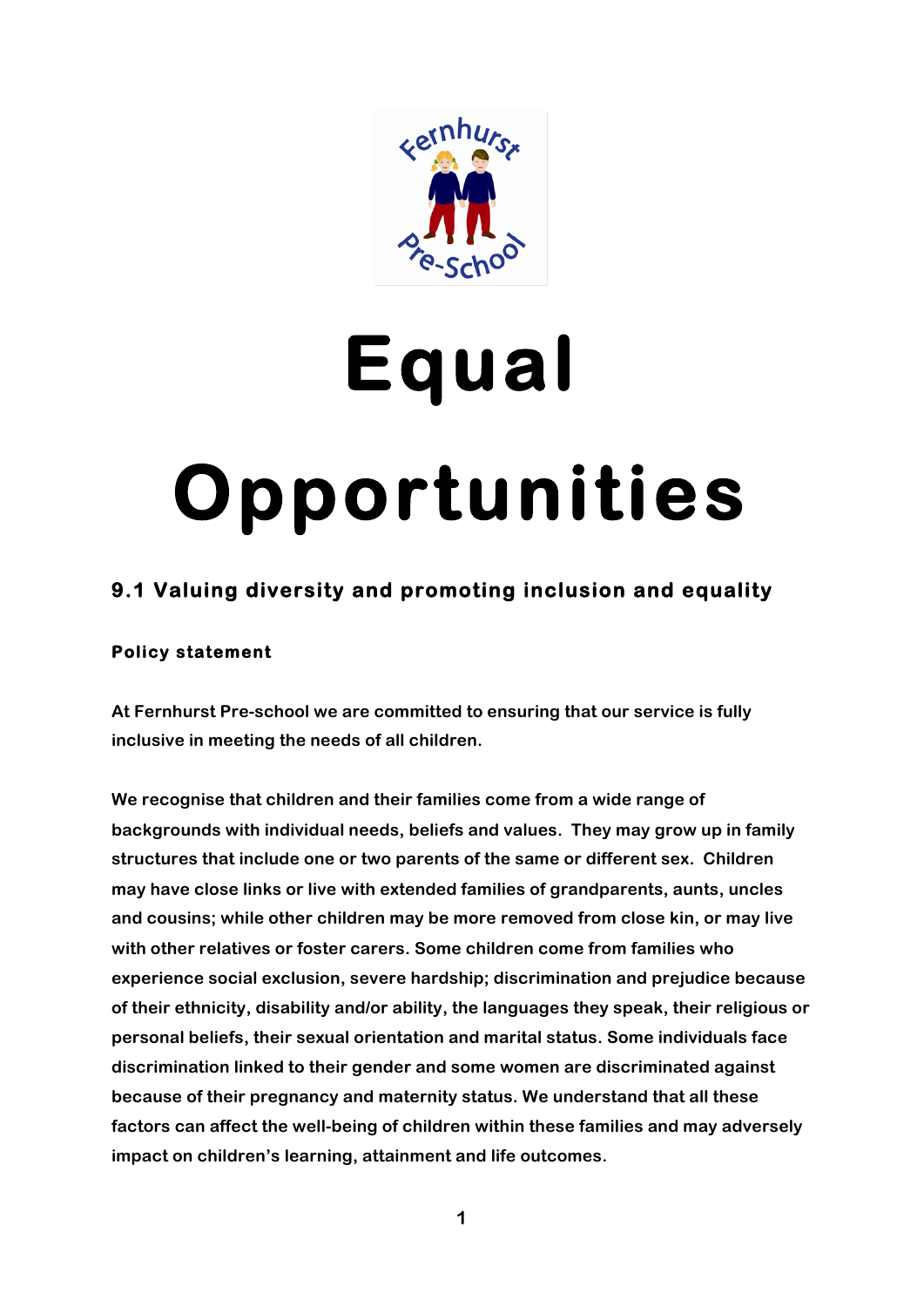**We are committed to anti-discriminatory practice to promote equality of opportunity and valuing diversity for all children and families using our setting.** 

**We aim to:**

- § **promote equality and value diversity within our service and foster good relations with the local community;**
- § **actively include all families and value the positive contribution they make to our service;**
- § **promote a positive non-stereotyping environment that promotes dignity, respect and understanding of difference in all forms;**
- § **provide a secure and accessible environment in which every child feels safe and equally included;**
- **EXECUTE:** improve our knowledge and understanding of issues relating to anti**discriminatory practice,**
- § **challenge and eliminate discriminatory actions on the basis of a protected characteristic as defined by the Equality Act (2010) namely:**
	- **- age;**
	- **- gender;**
	- **- gender reassignment;**
	- **- marital status;**
	- **- pregnancy and maternity;**
	- **- race;**
	- **- disability;**
	- **- sexual orientation; and**
	- **- religion or belief.**
- § **where possible, take positive action to benefit groups or individuals with protected characteristics who are disadvantaged, have a disproportional representation within the service or need different things from the service.**

# **Procedures**

# **Admissions**

**Our setting is open and accessible to all members of the community.**

■ We base our Admissions Policy on a fair system.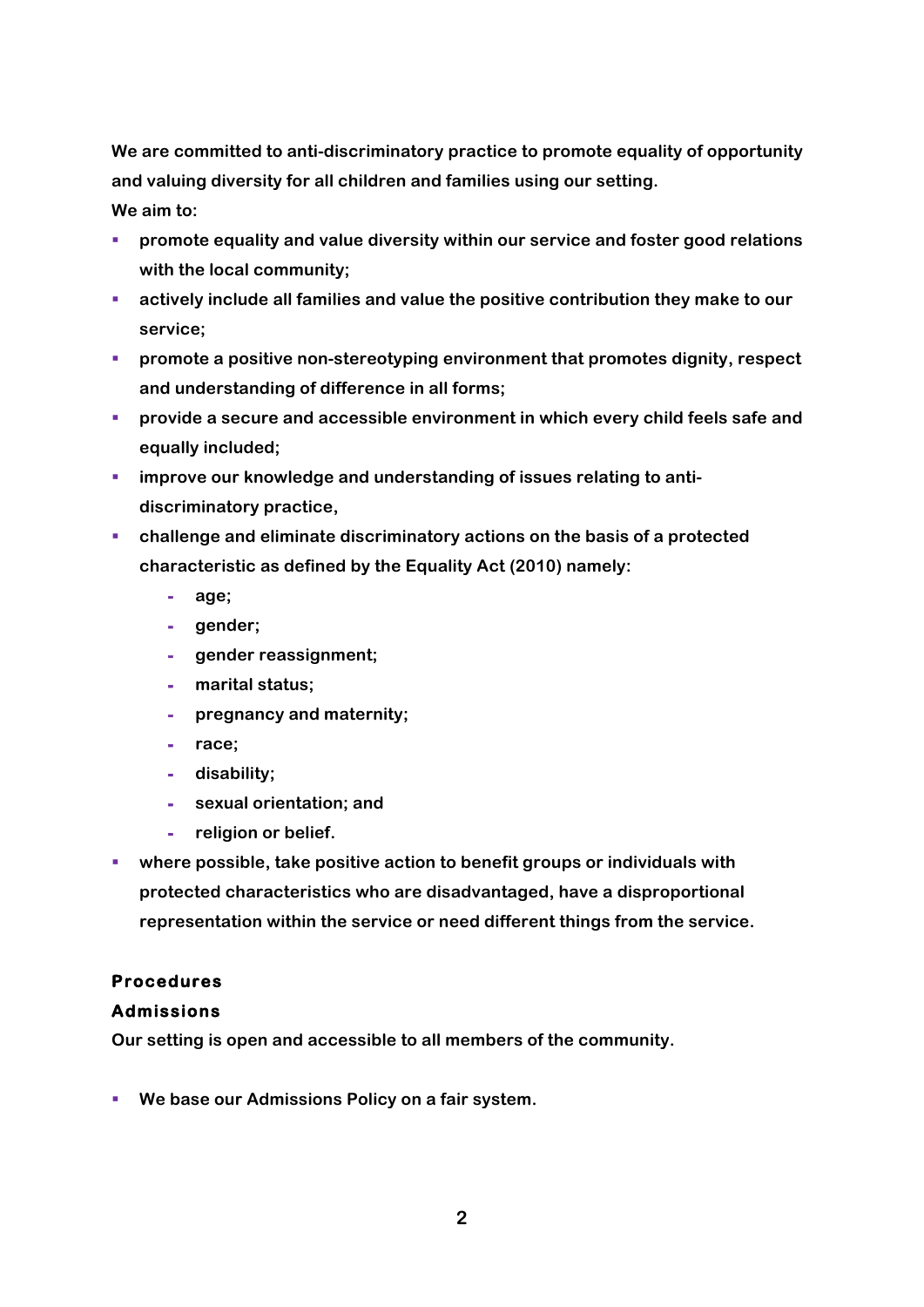- § **We do not discriminate against a child or their family in our service provision, including preventing their entry to our setting based on a protected characteristic as defined by the Equality Act (2010).**
- **We advertise our service widely.**
- We provide information in clear, concise language, whether in spoken or written **form and provide information in other languages (where ever possible).**
- § **We reflect the diversity of our community and wider society in our publicity and promotional materials.**
- § **We provide information on our offer of provision for children with special educational needs and disabilities.**
- § **We ensure that all parents are made aware of our Valuing Diversity and Promoting Inclusion and Equality Policy.**
- § **We make reasonable adjustments to ensure that disabled children can participate successfully in the services and in the curriculum offered by the setting.**
- § **We ensure, wherever possible, that we have a balanced intake of boys and girls in the setting.**
- § **We take action against any discriminatory, prejudice, harassing or victimising behaviour by our staff, volunteers or parents whether by:**
	- **- direct discrimination – someone is treated less favourably because of a protected characteristic e.g. preventing families of a specific ethnic group from using the service;**
	- **- indirect discrimination – someone is affected unfavourably by a general policy e.g. children must only speak English in the setting;**
	- **- discrimination arising from a disability – someone is treated less favourably because of something connected with their disability e.g. a child with a visual impairment is excluded from an activity;**
	- **- association – discriminating against someone who is associated with a person with a protected characteristic e.g. behaving unfavourably to someone who is married to a person from a different cultural background; or**
	- **- perception – discrimination on the basis that it is thought someone has a protected characteristic e.g. making assumptions about someone's sexual orientation.**
- § **We will not tolerate behaviour from an adult who demonstrates dislike or prejudice towards individuals who are perceived to be from another country (xenophobia).**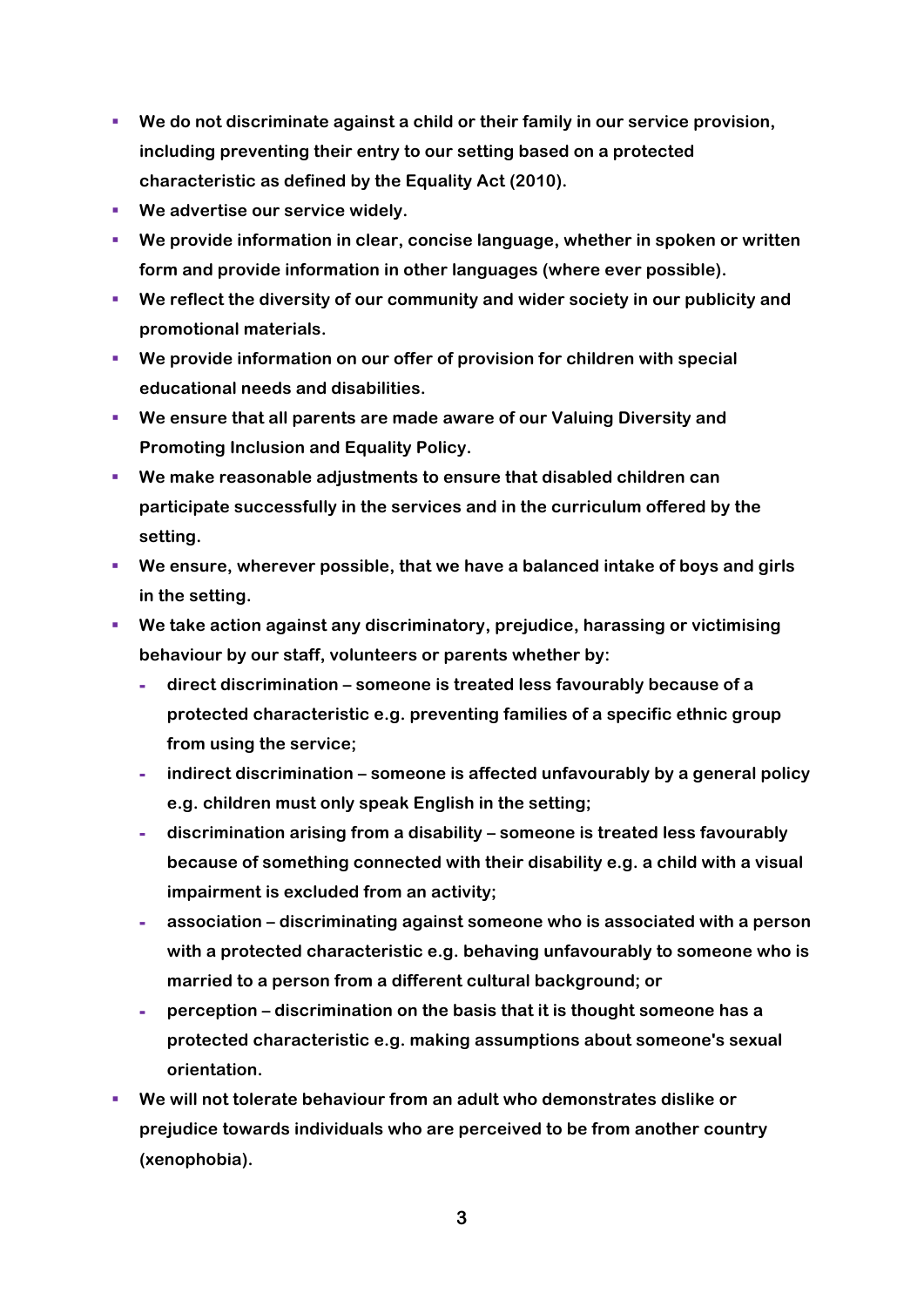§ **Displaying of openly discriminatory xenophobic and possibly offensive or threatening materials, name calling, or threatening behaviour are unacceptable on, or around, our premises and will be dealt with immediately and discreetly by asking the adult to stop using the unacceptable behaviour and inviting them to read and to act in accordance with the relevant policy statement and procedure. Failure to comply may lead to the adult being excluded from the premises.** 

# **Employment**

- We advertise posts and all applicants are judged against explicit and fair criteria.
- § **Applicants are welcome from all backgrounds and posts are open to all.**
- § **We may use the exemption clauses in relevant legislation to enable the service to best meet the needs of the community.**
- § **The applicant who best meets the criteria is offered the post, subject to references and suitability checks. This ensures fairness in the selection process.**
- § **All our job descriptions include a commitment to promoting equality, and recognising and respecting diversity as part of their specifications.**
- We monitor our application process to ensure that it is fair and accessible.

# **Training**

- § **We seek out training opportunities for our staff and volunteers to enable them to develop anti-discriminatory and inclusive practices.**
- § **We ensure that our staff are confident and fully trained in administering relevant medicines and performing invasive care procedures on children when these are required.**
- § **We review our practices to ensure that we are fully implementing our policy for Valuing Diversity and Promoting Equality.**

# **Curriculum**

**The curriculum offered in our setting encourages children to develop positive attitudes about themselves as well as about people who are different from themselves. It encourages development of confidence and self-esteem, empathy, critical thinking and reflection.**

**We ensure that our practice is fully inclusive by:**

- **creating an environment of mutual respect and tolerance;**
- § **modelling desirable behaviour to children and helping children to understand that discriminatory behaviour and remarks are hurtful and unacceptable;**
- § **positively reflecting the widest possible range of communities within resources;**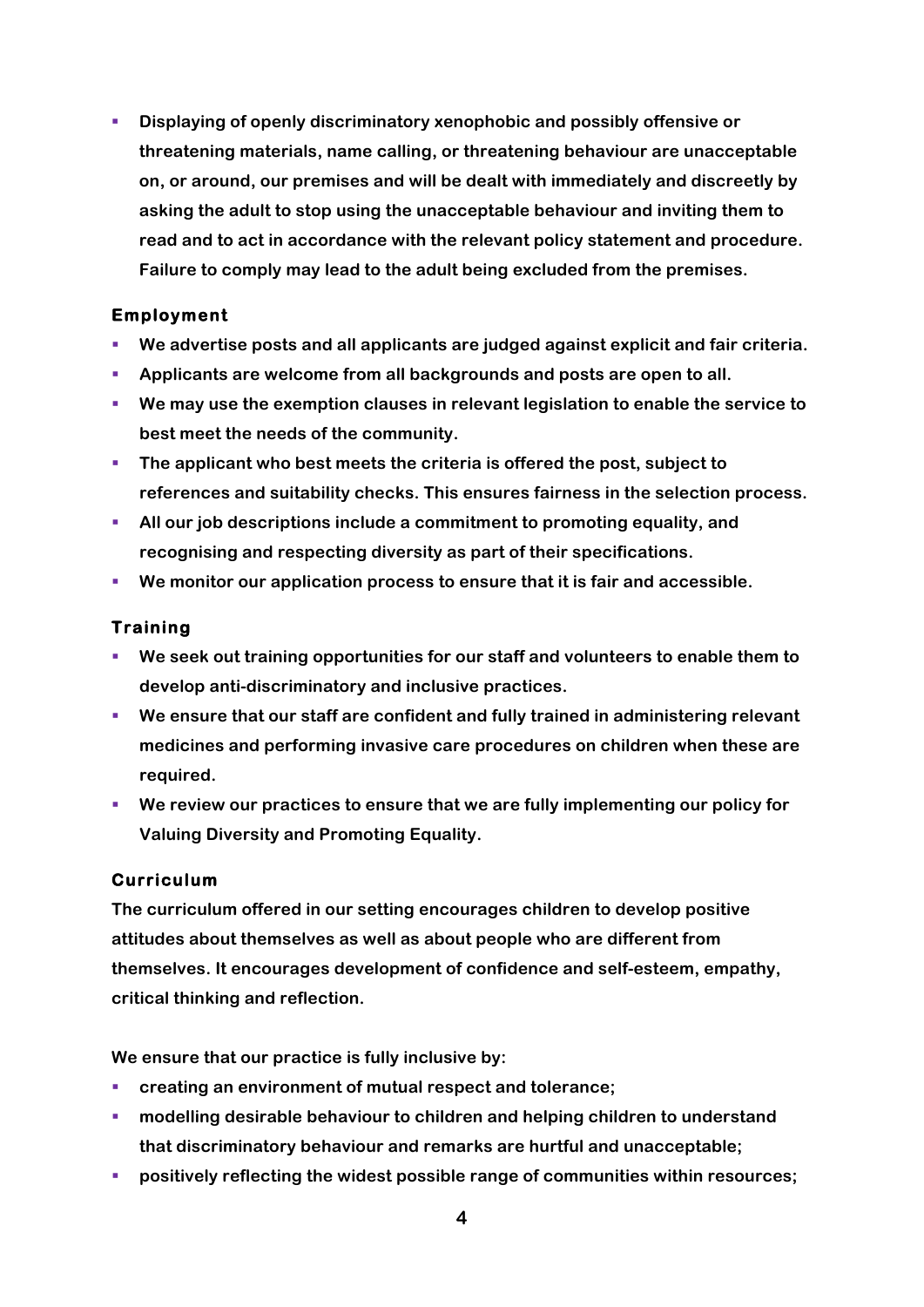- § **avoiding use of stereotypes or derogatory images within our books or any other visual materials;**
- § **celebrating locally observed festivals and holy days;**
- **Example 1** and that children learning English as an additional language have full **access to the curriculum and are supported in their learning;**
- § **ensuring that disabled children with and without special educational needs are fully supported;**
- **EXEDENT ENDIRERY ENDIREY CONTEX IS A LOCATE CHILD FOR THE PROPERTY IS A LOCATE IN A LOCATE CONTEX IS A LOCATE IN A LOCATE IN A LOCATE CONTEXT FOR SUPPORTED IN A LOCATE CHILD FOR SUPPORTED IN A LOCATE CONTEXT FOR SUPPORT O the maintenance and development of their home languages**

**We will ensure that our environment is as accessible as possible for all visitors and service users. We do this by:**

- § **undertaking an access audit to establish if the setting is accessible to all disabled children and adults. If access to the setting is found to treat disabled children or adults less favourably, then we make reasonable adjustments to accommodate the needs of disabled children and adults.**
- § **fully differentiating the environment, resources and curriculum to accommodate a wide range of learning, physical and sensory needs.**

# **Valuing diversity in families**

- § **We welcome the diversity of family lifestyles and work with all families.**
- § **We encourage children to contribute stories of their everyday life to the setting.**
- § **We encourage mothers, fathers and other carers to take part in the life of the setting and to contribute fully.**
- § **For families who speak languages in addition to English, we will develop means to encourage their full inclusion.**
- § **We offer a flexible payment system for families experiencing financial difficulties and offer information regarding sources of financial support.**
- We take positive action to encourage disadvantaged and under-represented **groups to use the setting.**

# **Food**

§ **We work in partnership with parents to ensure that dietary requirements of children that arise from their medical, religious or cultural needs are met where ever possible.**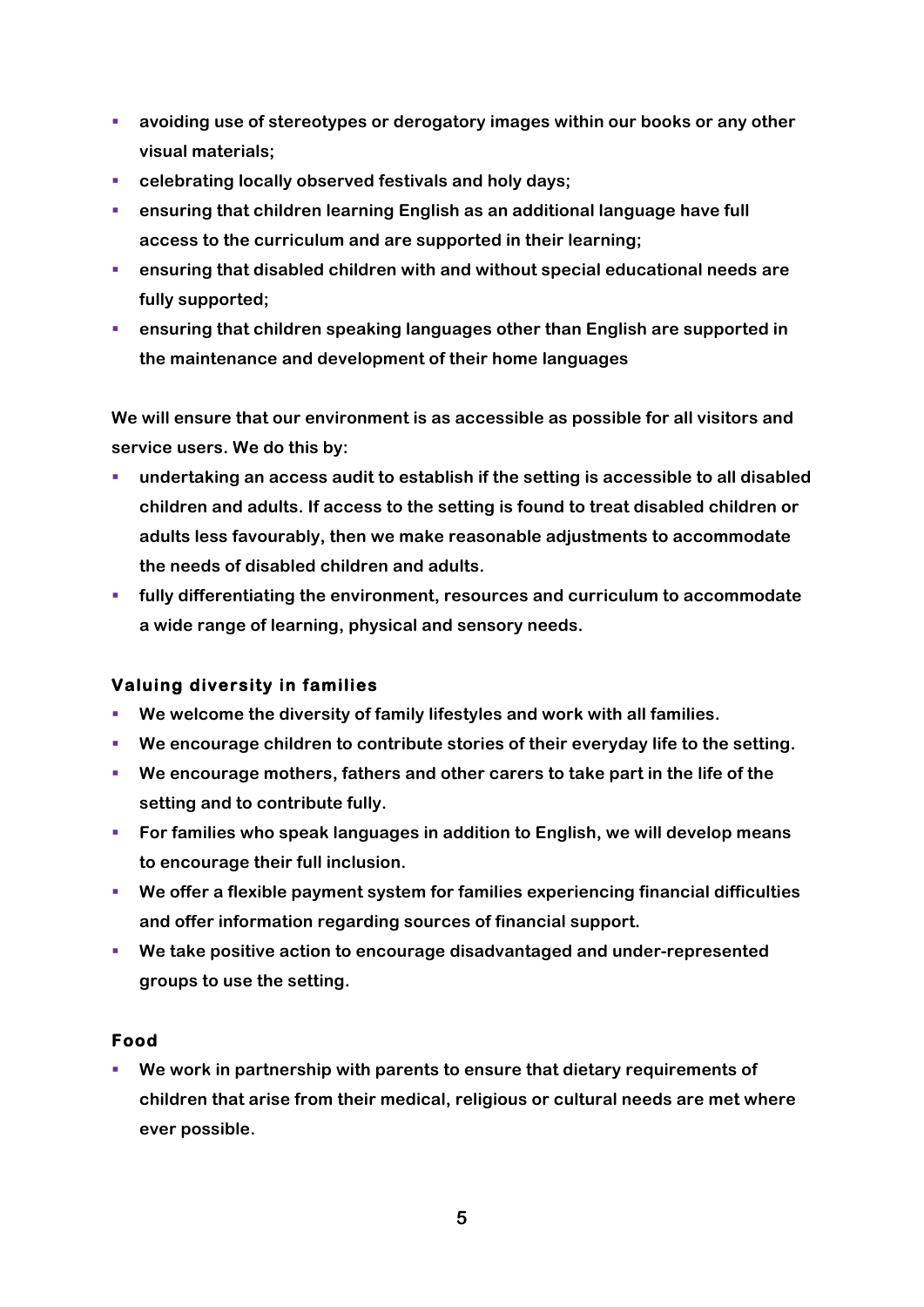§ **We help children to learn about a range of food, and of cultural approaches to mealtimes and eating, and to respect the differences among them.**

#### **Meetings**

- Meetings are arranged to ensure that all families who wish to may be involved in **the running of the setting.**
- § **We positively encourage fathers to be involved in the setting, especially those fathers who do not live with the child.**
- § **Information about meetings is communicated in a variety of ways – electronically, written, verbal and where resources allow in translation – to ensure that all mothers and fathers have information about, and access to, the meetings.**

# **Monitoring and reviewing**

- § **So that our policies and procedures remain effective, we monitor and review them annually to ensure our strategies meet our overall aims to promote equality, inclusion and to value diversity.**
- § **We provide a complaints procedure and a complaints summary record for parents to see.**

# **Public Sector Equality Duty**

§ **We have regard to the Duty to eliminate discrimination, promote equality of opportunity, foster good relations between people who share a protected characteristic and those who do not.**

# **Legal framework**

**The Equality Act (2010) Children Act (1989) & (2004) Children and Families Act (2014) Special Educational Needs and Disabilities Code of Practice (2014)** 

| This policy was adopted by       | <b>Fernhurst Pre-school</b> | (name of  |
|----------------------------------|-----------------------------|-----------|
|                                  |                             | provider) |
| On                               |                             | (date)    |
| Date to be reviewed              |                             | (date)    |
| Signed on behalf of the provider |                             |           |